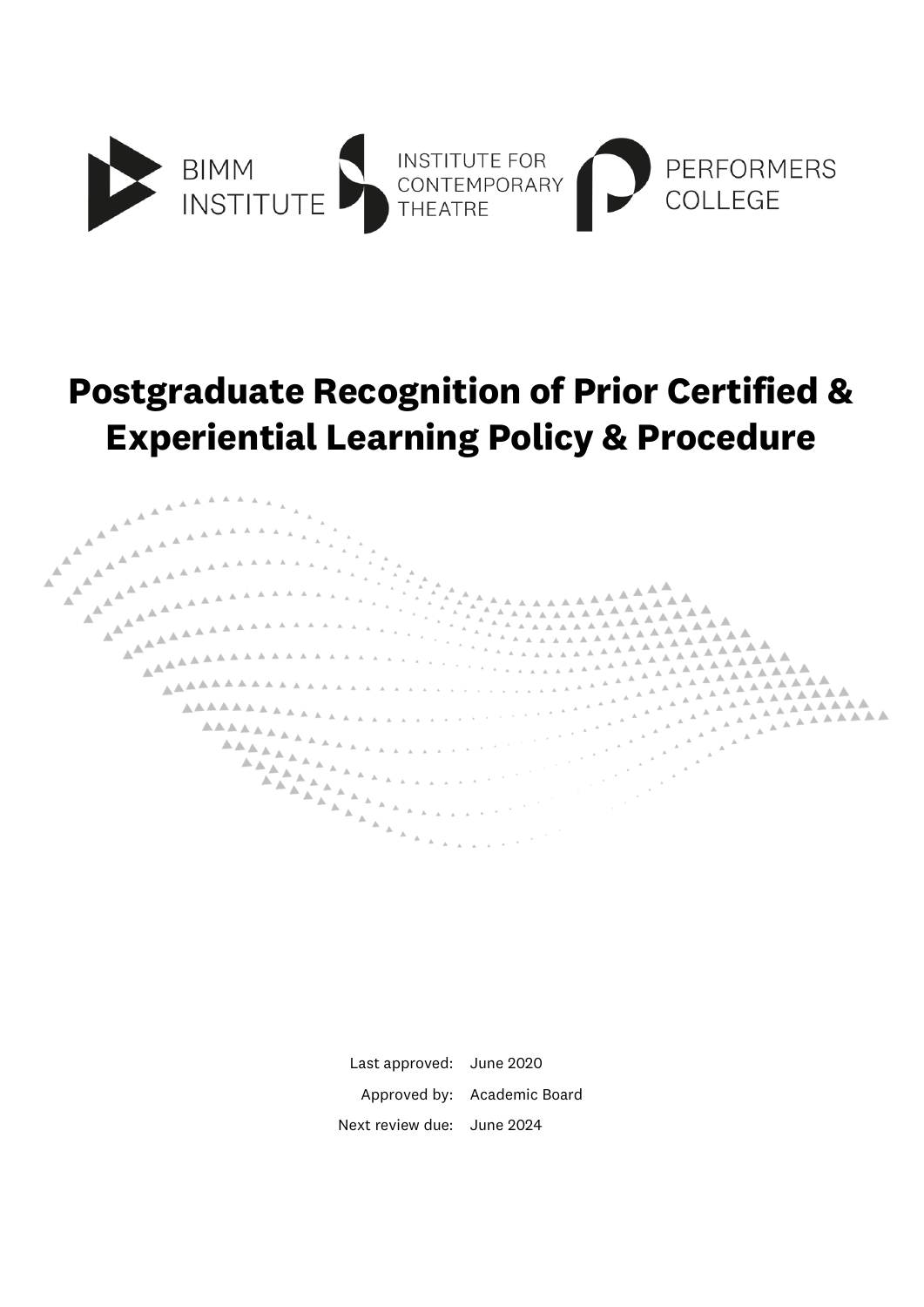# **Section A: Introduction & Terminology**

### **Introduction**

This Postgraduate Recognition of Prior Certified & Experiential Learning Policy & Procedure applies to all applicants to postgraduate provision delivered at BIMM Institute, the Institute of Contemporary Theatre or Performers' College (collectively referred to as "the Institute").

The Institute recognises the value of learning wherever it occurs, either to meet course entry requirements or to achieve credit towards named awards. However, Recognition of Prior Certified & Experiential Learning (RPCEL) will only be possible where learning can be assured to be academically valid, and applications for RPCEL are subject to the same quality assurance processes as learning derived from taught courses.

This document defines the policy and procedure for the submission and consideration of requests for exemption from individual modules or for applicants without the relevant formal academic qualifications to satisfy the entry criteria for a postgraduate course at the Institute.

The Institute shall seek to operate this Policy & Procedure in a way that is fair and in accordance with legal requirements and the Institute's regulations at all times. This includes specific compliance with the Equality Act and the Institute's Equal Opportunities & Diversity Policy, as well as a commitment that the Institute will foster stronger recruitment from groups currently under-represented in higher education, by working to raise aspirations and break down barriers to participation such as those created by culture, geography, social and economic factors.

#### **Publicity**

Details about RPCEL, including information on where prospective students can obtain advice and guidance about submitting an application and time limits shall be publicised to applicants via the Institute's prospectuses.

#### **Terminology**

- *Recognition -* Refers to the process whereby applicants of all ages and backgrounds are eligible to receive recognition and/or formal credit for learning acquired in the past through formal study, through work and other life experiences.
- *Recognition of Prior Certified & Experiential Learning (RPCEL) -* Refers to the formal recognition of prior learning gained outside the Institute through:
	- o Formally assessed and certified courses;
	- o Other experience, which is uncertified and not previously assessed. For example, learning from paid or unpaid work, community activities, leisure pursuits and other informal learning experiences.
- *Accreditation of Prior Learning (including credit transfer)* It is the Institute's responsibility to decide how many specific credits to award an individual student via RPCEL, based on the level, extent, and perceived relevance of the learning (both knowledge and skills-based) compared to their intended course of study at the Institute. Where 'recognised' learning meets the criteria above and has been allocated credit, the Institute is responsible for determining whether the credit awarded by the body which approved the course/qualification is equivalent to the credit system used by the Institute, in accordance with the European Credit Transfer & Accumulation System [\(ECTS\)](https://ec.europa.eu/education/resources-and-tools/european-credit-transfer-and-accumulation-system-ects_en). Where appropriate, credit will be 'transferred' at an equivalent level and volume.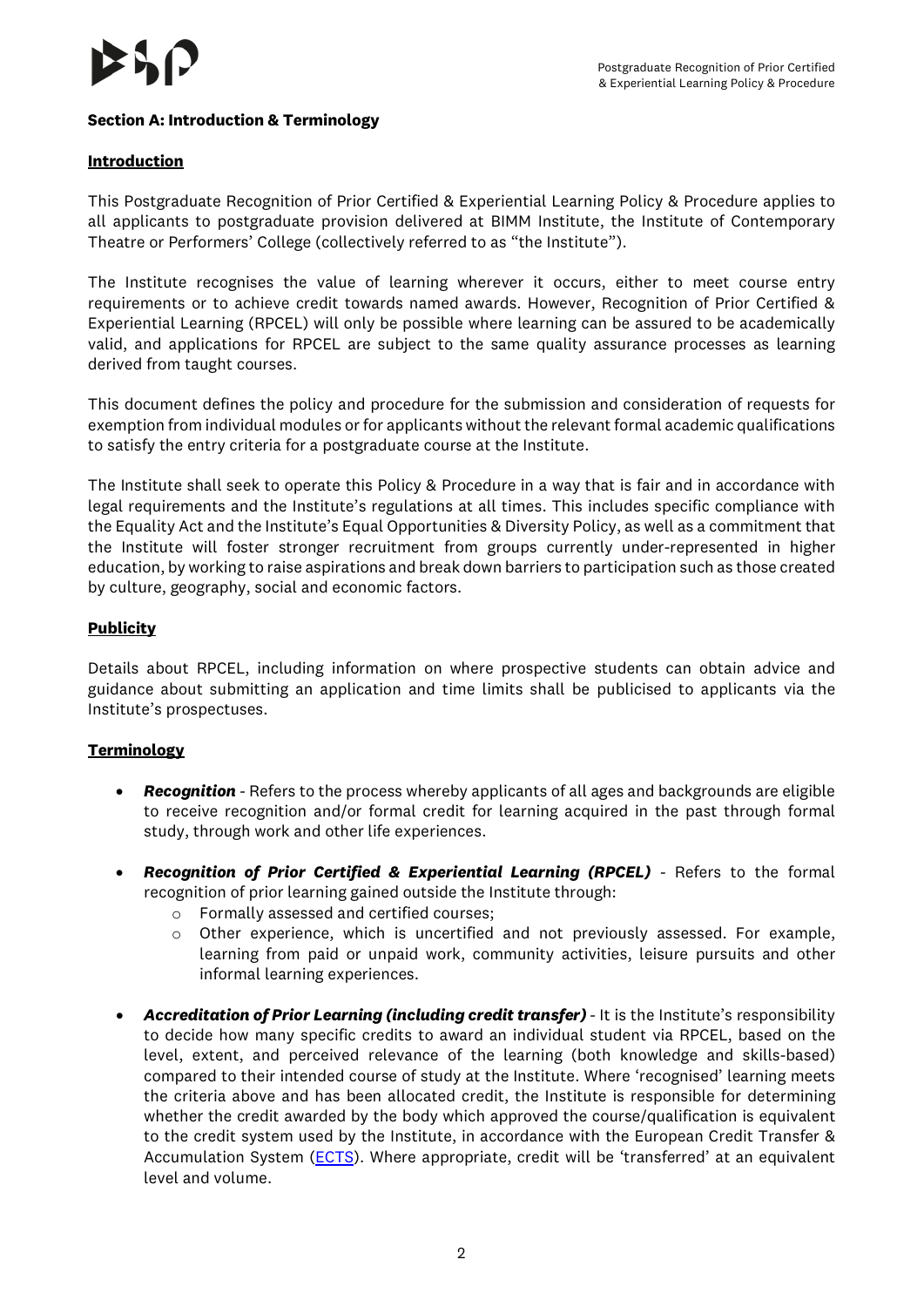

# **Outgoing Students**

All students who exit the Institute, either upon completion of their intended award or part way through a course, are issued with an academic transcript which details the modules taken, their credit values, the marks achieved and the award attained (including exit awards).

Students who intend to transfer credit to another institution will require electronic copies of the course specification documents to support their application. These are available to current students on the VLE and can be requested by former students, along with digital copies of academic transcripts, via email to [registry@bimm.ac.uk.](mailto:registry@bimm.ac.uk) The decision to accept credit achieved at BIMM Institute is at the discretion of the receiving institution.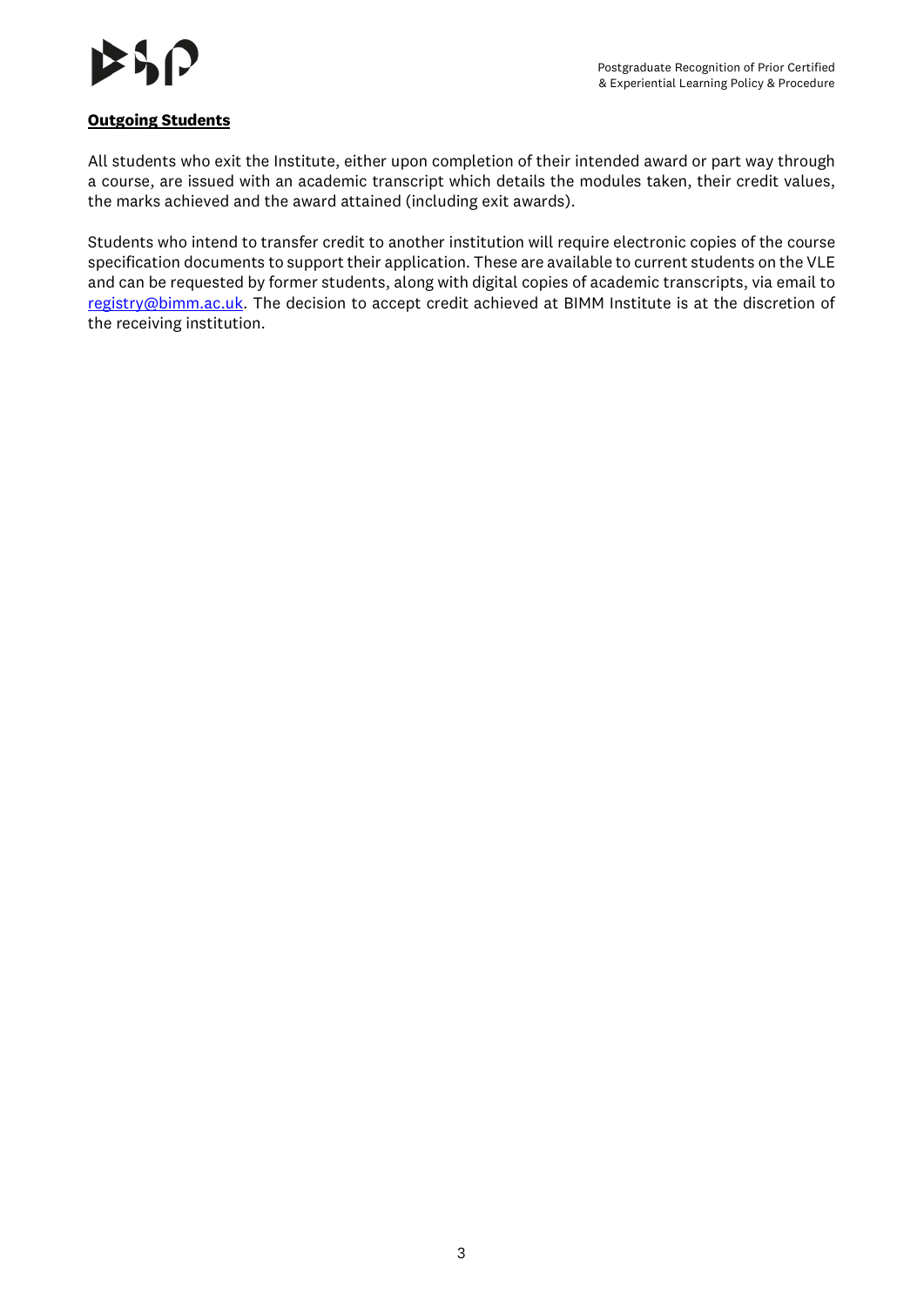#### **Section B: Application Process**

#### **Criteria, Conditions & Restrictions for RPCEL**

Applicants to postgraduate courses at the Institute will be required to have achieved an undergraduate degree at 2:2 or above or significant professional experience in the creative arts/industries.

An RPCEL Portfolio should provide sufficient evidence to demonstrate that the competence gained by the applicant is equivalent to the level of learning and competence that would have been gained by undertaking a qualification at the level of the entry requirements.

RPCEL Portfolio claims will be assessed according to the following criteria:

- *Sufficient -* Keep in mind that evidence presented (e.g. a portfolio or syllabus) should be concise and contain sufficient evidence for the purpose intended.
- *Recent -* How recent the learning and/or experience is can determine its value. Certain skills and knowledge, for example, can quickly become redundant.
- *Authentic -* For certain evidence to be accepted it may require endorsement or a reference from relevant sources, e.g. employers or validating institutions.
- *Relevant -* The specifications of a job or the learning outcomes of a particular qualification will determine the relevance of the evidence.

The procedures for recognising prior learning shall ensure that the learning which has taken place and is presented as RPCEL is equivalent to the learning that would have otherwise occurred had the student studied all elements of the course without RPCEL, i.e. that the learning outcomes of the modules accredited, or course elements exempted, have been met.

#### **Criteria**

When considering evidence for prior certified learning, the RPCEL Assessor shall:

- Confirm (against a transcript of credit or award certificate) that credit has been awarded by an agency, such as a University, recognised by BIMM Institute;
- Confirm (against a transcript of credit or award certificate) that the learning activity has been given a credit rating (e.g. 15 CATS credits at level 7), or judge the level and amount of credit on the basis of the year and volume of study at another UK institution, or confirm the level and volume of study successfully undertaken in an overseas University or similar institution;
- Assess the evidence submitted against the requirements and learning outcomes of the relevant degree course and the constituent modules;
- Confirm that the learning has been in a subject area relevant to the course of study.

When considering evidence for experiential learning, the RPCEL Assessor shall:

• Assess equivalences of competence between learning at work (for example) and having gained a specific qualification.

The award of specific credit via RPCEL towards an intended postgraduate course at the Institute is not guaranteed and may not necessarily directly reflect the value/level of the general credit assigned to the current/previous qualification by the validating body, i.e. it may be less. Exemptions may not be granted where a student has previously registered for and failed part of an award and wishes to seek readmission to the same or similar award.

#### **'Shelf Life' of Certified or Experiential Learning**

Recognition and accreditation shall normally be awarded for learning achieved within five years prior to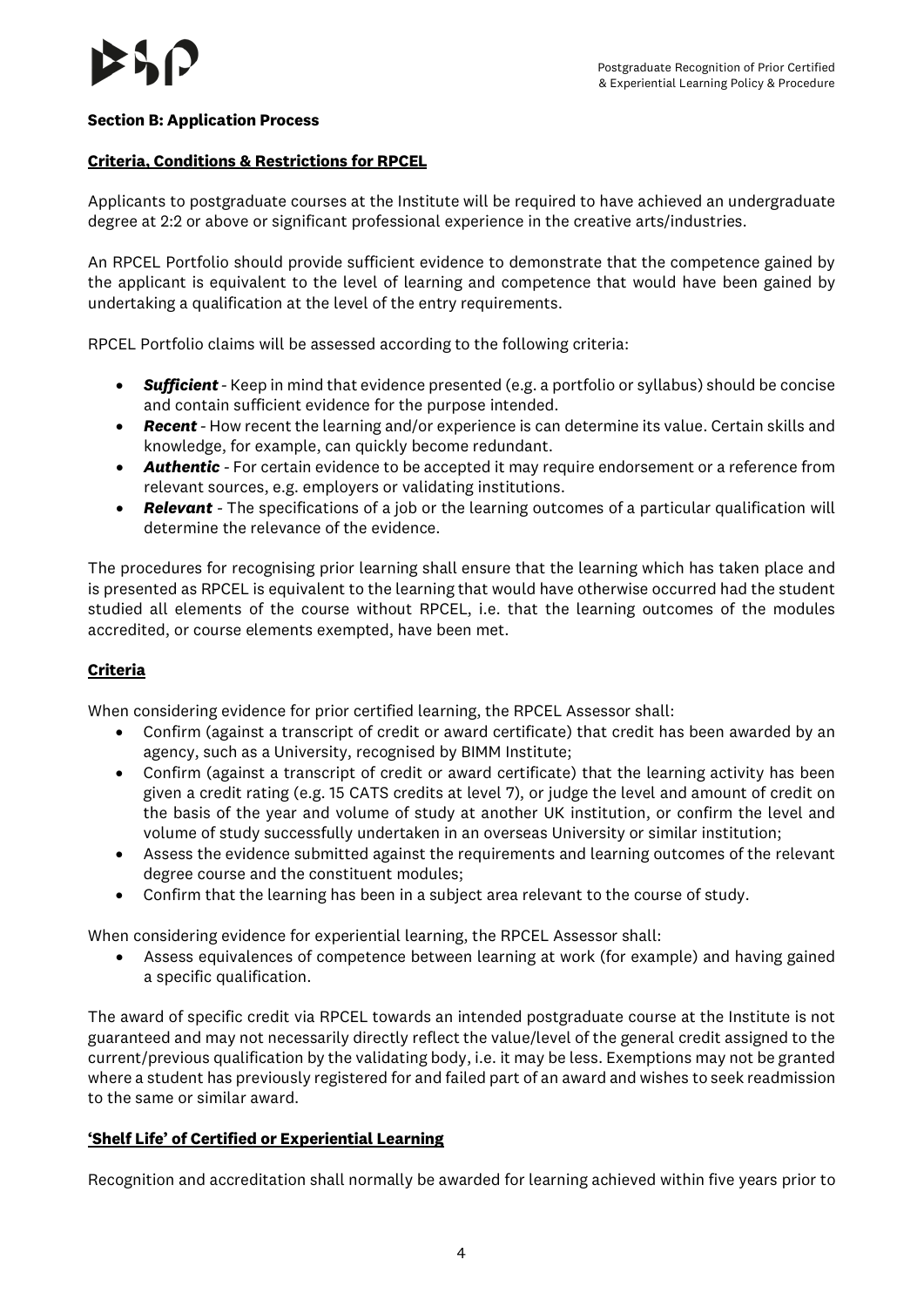

the enrolment date for the intended course at the Institute.

Prior learning completed more than five years prior to the enrolment date for the intended course may be recognised and accredited subject to the following conditions:

- The Course Leader confirms that the learning is still relevant and meets the required Learning Outcomes; and/or
- The applicant can demonstrate evidence of continuous application, updating and relevance to their practice (in the case of professional courses) and the award sought.

# **Limits to the Volume of Certified Learning**

Specific limits on the amount of RPCEL that may be transferred to a course at the Institute are defined below.

| <b>Award</b>    | <b>Maximum credits</b><br>which may be<br>accredited | <b>Minimum credits to</b><br>be passed on BIMM<br><b>Institute courses</b> | <b>Total credits required</b><br>for award |
|-----------------|------------------------------------------------------|----------------------------------------------------------------------------|--------------------------------------------|
| Master's Degree | 100 (level 7)                                        | 80 (level 7)                                                               | 180                                        |

# **Recognition of Prior Certified Learning for Whole Modules**

Certified learning shall only be considered for modules of study; not elements therein. If an applicant does not have full credit for a module, then the RPCEL Assessor may recommend that they produce additional work at the appropriate level to be marked and moderated before a final decision is reached to approve or reject certified learning for that module.

#### **Credit Transfers**

Subject to relevance, certified learning will normally be transferred at the same or equivalent level as that awarded by the other institution, in accordance with the European Credit Transfer & Accumulation System [\(ECTS\)](https://ec.europa.eu/education/resources-and-tools/european-credit-transfer-and-accumulation-system-ects_en). Credit achieved at a higher level may exempt a student from modules at a lower level (i.e. downgraded credit). However, it is not normally permissible to offset credit achieved at a lower level from modules at a higher level (i.e. upgraded credit). Students shall not normally receive more than one allocation of credit on the basis of a single learning activity.

#### **Transfer of Marks/Grades**

Recognition of prior certified learning enables a learner to transfer credit gained within one course to another course at the same or a different institution. The credit may come from an incomplete or completed award and may be used as a foundation for a higher award. Credit which can be transferred into courses at the Institute must be at the same level of study or higher.

Marks and/or grades attached to such credit shall only be recognised and transferred to the new course if the prior certified learning was undertaken at the Institute.

Marks and/or grades from a course undertaken at another institution shall not be transferred unless approved via an Institutional Agreement or Exemption, the latter of which would require approval by Academic Board.

#### **Calculation of Final Awards & Transcripts**

The student's academic transcript shall clearly show where credit has been awarded based on RPCEL,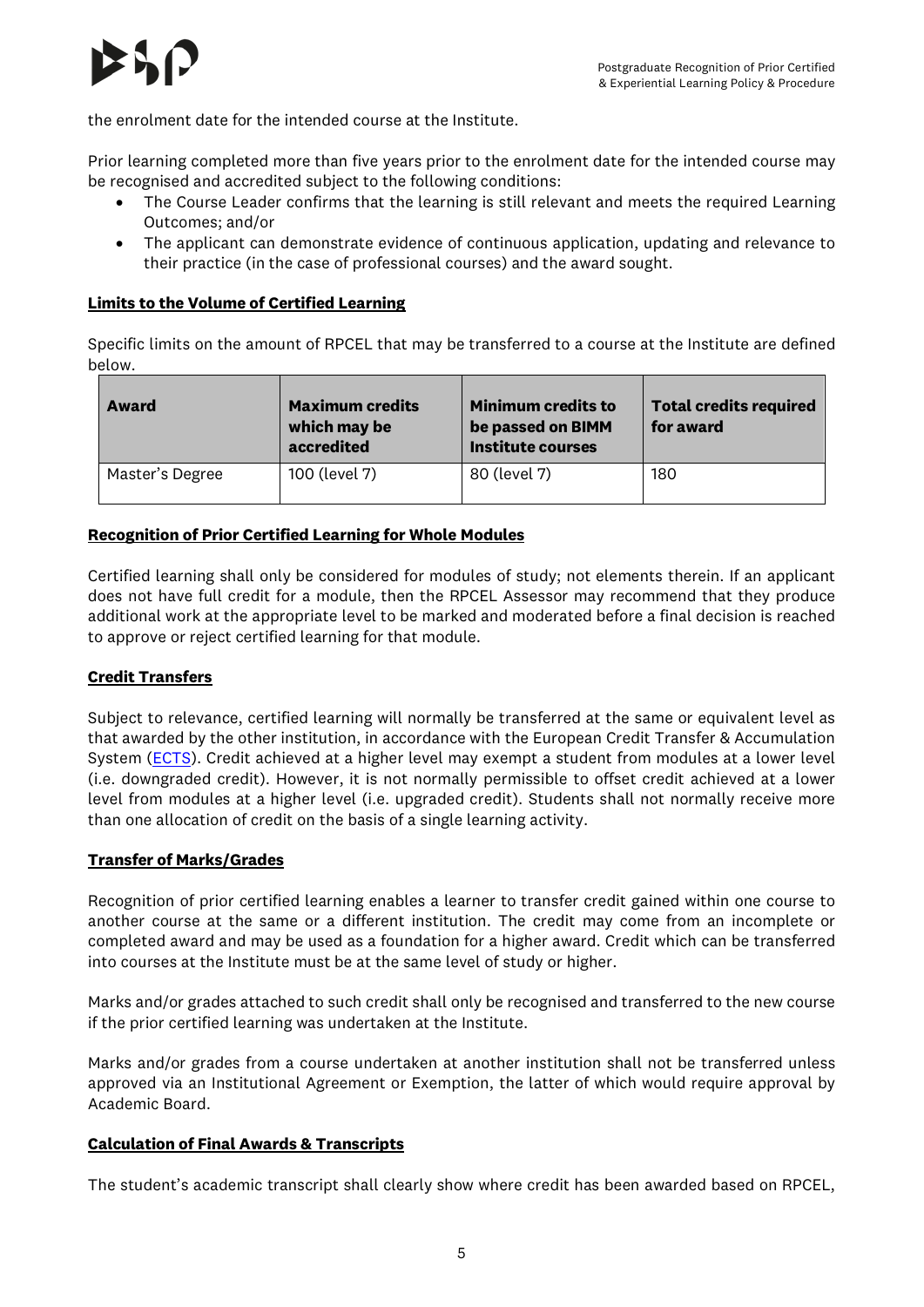rather than study of the module(s), or where a student has been exempted from elements of the course. Students who transfer credit and marks/grades within the Institute or one its partners shall normally have their final award calculated and, where appropriate, classified according to the relevant award rules.

Students who are only permitted to transfer credit without marks/grades and/or experiential learning may be unable to meet the appropriate requirements for award classification. In these cases, the RPCEL approval process shall include confirmation of how the calculation method shall be amended to calculate their final award in a consistent and fair manner.

Unless stated otherwise, the method approved will normally be an overall weighted average of all module marks achieved by the student while studying at the Institute.

#### **Falsification or Misrepresentation of Evidence**

The Institute reserves the right to terminate an application for or registration on a course if the applicant/student is found to have omitted relevant facts or information in connection with their RPCEL application or to have falsified or misrepresented any part of their application.

# **Application Requirements**

Applications for RPCEL shall consist of a written request, stating the BIMM award in respect of which the student seeks RPCEL, confirmation of whether their application is for exemption from modules or entry only and a portfolio as outlined below.

- For Certified Learning:
	- o A statement of claim (150 words): a brief statement outlining the basis of an applicant's RPCEL claim, which should provide a summary of the written work being submitted.
	- o A certified copy of a transcript and award certificate;
	- $\circ$  A Course Specification, curriculum or syllabus with module descriptions (including Learning Outcomes), where appropriate.
	- o Examples of written academic work (up to 15,000 words; no less than 3500 words): These can include dissertations, essays, research reports and examples of reflective writing. The pieces need to make use of a recognised referencing system, and applicants are advised to submit at least two pieces.
- For Experiential Learning:

This route allows applicants to be recognised for prior learning gained through experience in the workplace or through private study outside of formally accredited school, college or university courses. Experiential credits are not awarded simply on the basis of experience, but also on an applicant's ability to reflect on and write about this experience. The assignment allows applicants to demonstrate informal experiential learning in more academic terms.

A Portfolio should contain the following sections:

- o Statement of claim (150 words): a brief statement outlining the basis of an applicant's RPCEL claim. It should provide a summary of the experience on which the application will be based and why it is relevant.
- $\circ$  CV: This should include details of the applicant's educational and professional history, along with a list of competencies.
- $\circ$  Reflective Essay (2500-3000 words): In this essay, applicants are required to reflect on past experiences and accomplishments, concentrating on what they have learnt through these experiences and how they have prepared them for postgraduate study. Applicants should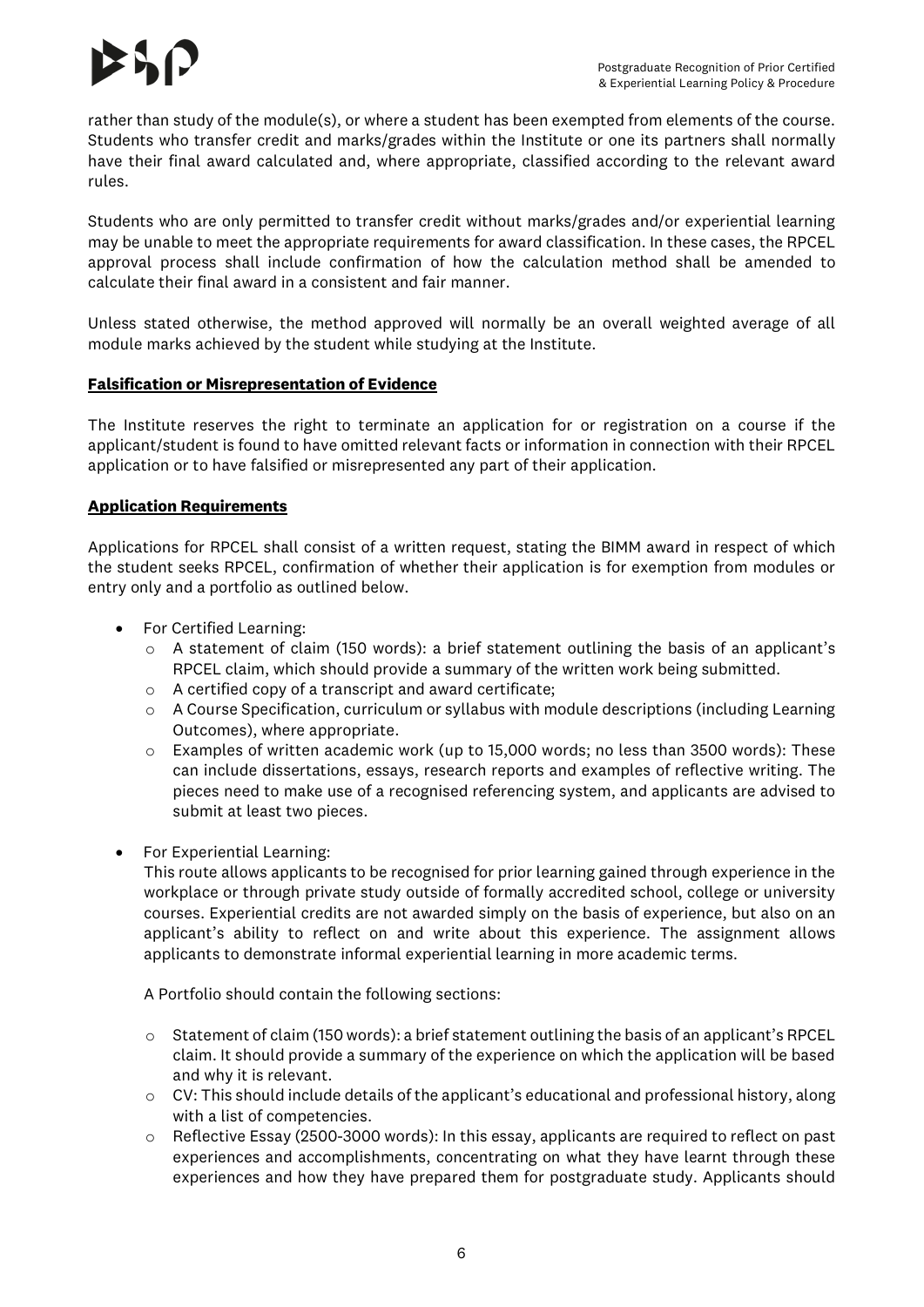choose relevant examples that showcase their professional practice and experience in the creative arts/industries and are invited to include audio-visual elements in the submission if this supports the reflection. Reflective writing needs to demonstrate that additional reading has been carried out and these sources should be referenced using the Harvard Referencing System (please see Appendix 1 for further details).

The procedure for considering requests for the RPCEL shall include the following stages:

- Agreement of work to be submitted (e.g. portfolio, presentation, submission of artefacts, examinations);
- Agreement of submission date;
- Agreement of any tutorial arrangements (including monitoring progress towards submission, reviewing drafts, etc.);
- Clarification of arrangements for assessment (including criteria, internal and external approval processes).

#### **Timescale for Submission**

Applicants wishing to be awarded credit for RPCEL will be advised in the first instance to discuss the matter with the Admissions Team, who will ensure that the applicant is informed of this policy and procedure.

Applications for RPCEL should normally be made no later than ten weeks in advance of enrolling on the intended course for which they are seeking to transfer prior certificated or experiential learning, unless specific course requirements have set an earlier deadline. Where earlier deadlines are required, this shall be published in the prospectus, as appropriate.

Students who apply after the start of their course may be disadvantaged, e.g. they may not be reimbursed for tuition fees already paid for modules from which they are subsequently exempted.

If the applicant has a problem obtaining appropriate evidence in time to meet the ten-week deadline above, they should inform the Institute and request an extension at the earliest opportunity.

Applicants must not assume RPCEL credits to have been granted until they have received an official statement to that effect, as well as noting that any reduction in the number of credits being studied may prevent them from having the status of full-time student.

#### **Approval Process & Confirmation of Decision**

The Admissions Team will advise RPCEL applicants on deadlines for submission of their application and work with Course Leaders to arrange appropriate support, where applicable, to ensure the applicant understands what is required of them.

If the agreed submission deadline is missed by the applicant, the Admissions Team will advise on the next available date by which their application should be received to ensure it can be processed in time for the relevant year of entry.

All RPCEL applications accepted by the Admissions Team will be referred to an RPCEL Assessor (normally the relevant Course Leader).

The RPCEL Assessor will consider the application and, should they require additional information, the applicant will be advised within fifteen working days of the original submission, with an appropriate deadline agreed for the new information to be submitted, taking into account the scope of the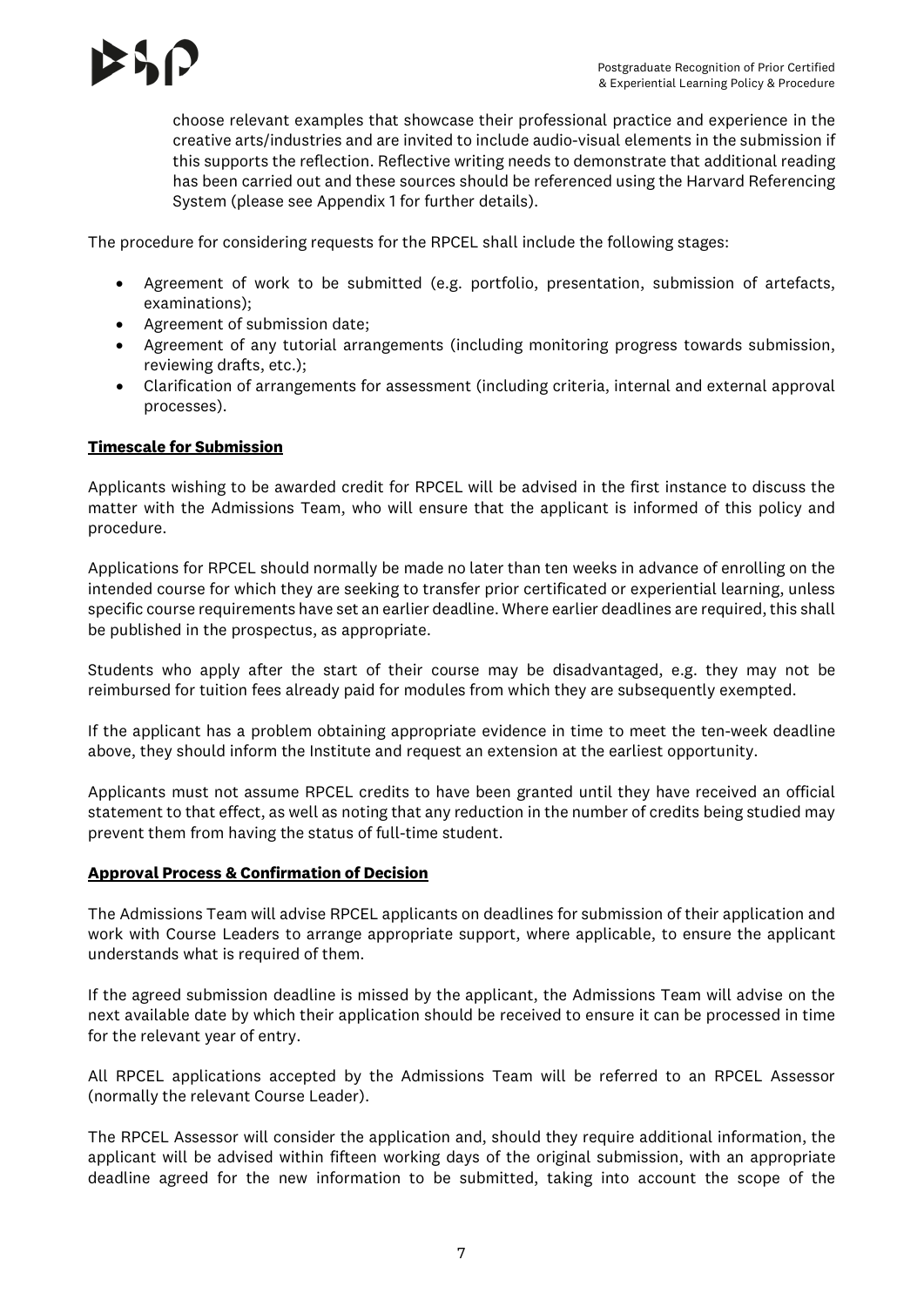application and any other relevant factors. When the RPCEL Assessor is satisfied that they have all the necessary details to assess the application, they will make a recommendation to the Head of the Postgraduate School.

It is the responsibility of the RPCEL Assessors to ensure they meet marking deadlines to ensure RPCEL submissions are considered by the date as agreed with the applicant.

The RPCEL Assessors will be responsible for submitting assessed applications and accompanying recommendations to the Head of the Postgraduate School, who will consider them for final approval. All RPCEL applications for credit contributing to an award may also require External Examiner approval, which may be sought by the RPCEL Assessor. The decision of the Head of the Postgraduate School will be communicated to the Admissions Team within ten working days of meeting.

The RPCEL applicant will be notified of the decision in writing by the Admissions Team, who will update the applicant's record as appropriate and store the documentation on file. Where the RPCEL application is partially or fully rejected, the letter confirming the decision shall include details of any shortcomings and how they might be rectified should the applicant wish to re-apply.

The Head of the Postgraduate School is responsible for final approval of all RPCEL applications, and all paperwork should be available for internal or external scrutiny, as required. RPCEL claims must be available for scrutiny by External Examiners in accordance with normal BIMM Institute procedures for assessed work contributing to an award.

# **Appeals**

Applicants may not appeal against the academic or professional judgement of those making the decision on an application. However, the Institute shall consider a request from an appellant that the decision to reject their application be reviewed on the grounds that:

- There exists new evidence, which can be corroborated, and could not have been brought to the attention of the Institute prior to the selection process;
- There is evidence of a procedural irregularity connected directly with the process undertaken by the Institute;
- The decision of the Institute is, on the basis of the information available, unreasonable;
- There is evidence of prejudice or bias on the part of those involved in the selection process.

Appeals must be made in writing within twenty-eight calendar days of the date of the letter from the Institute notifying the applicant of the decision. Further details may be found in the Institute's Appeals Procedure, which is available online.

#### **Complaints**

The Institute is committed to delivering a high quality, efficient and fair admissions service, and it is encouraged that applicants notify the institution of any causes for concern, and areas for improvement. Complaints may be made regarding the services or facilities offered by the Institute or the actions or behaviour of a member of staff during the process. The outcome of a complaint that is upheld could include an apology or an undertaking to revise procedures. However, it will not usually result in reconsideration of the candidate's application. Candidates who wish to make a complaint may do so in accordance with the Institute's Complaints Procedure.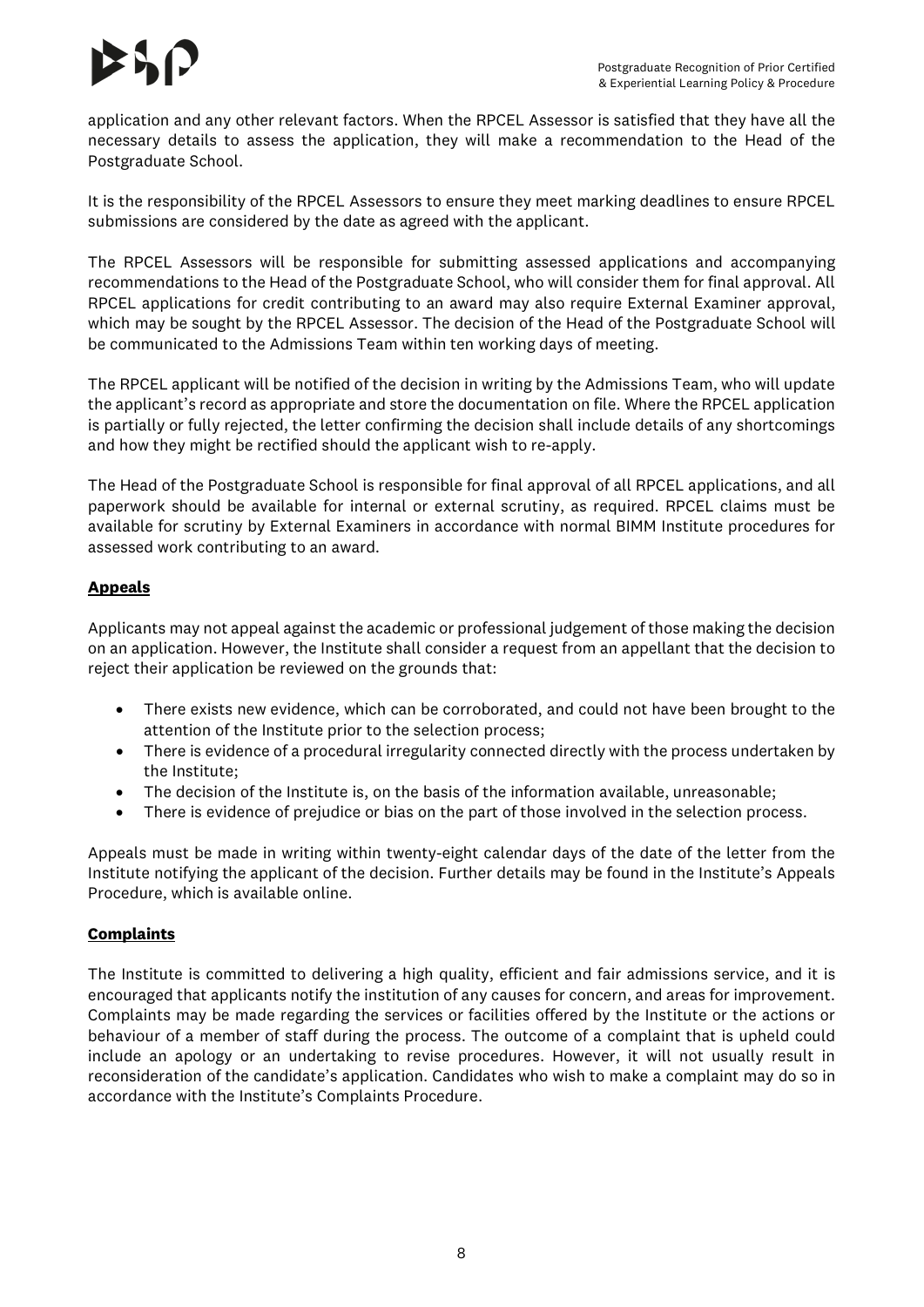#### **Appendix 1: The Harvard Referencing System (HRS)**

All written work that uses material from other sources needs to acknowledge the author and location of the cited work. The Institute asks that applicants use HRS in all essays and written submissions. According to this system, we acknowledge our sources within text (in-text citations) and by including a reference list at the end of the work.

A standard reference list entry takes the following form:

• Author's surname, initial (year of publication) *Title in italics*. Edition. Place of publication: publisher.

For example:

• Peck, J. and Coyle, M. (2005) *The Student's Guide to Writing*. 2nd edn. London: Palgrave Macmillan.

The Institute's Harvard Referencing Guide will be available to all candidates.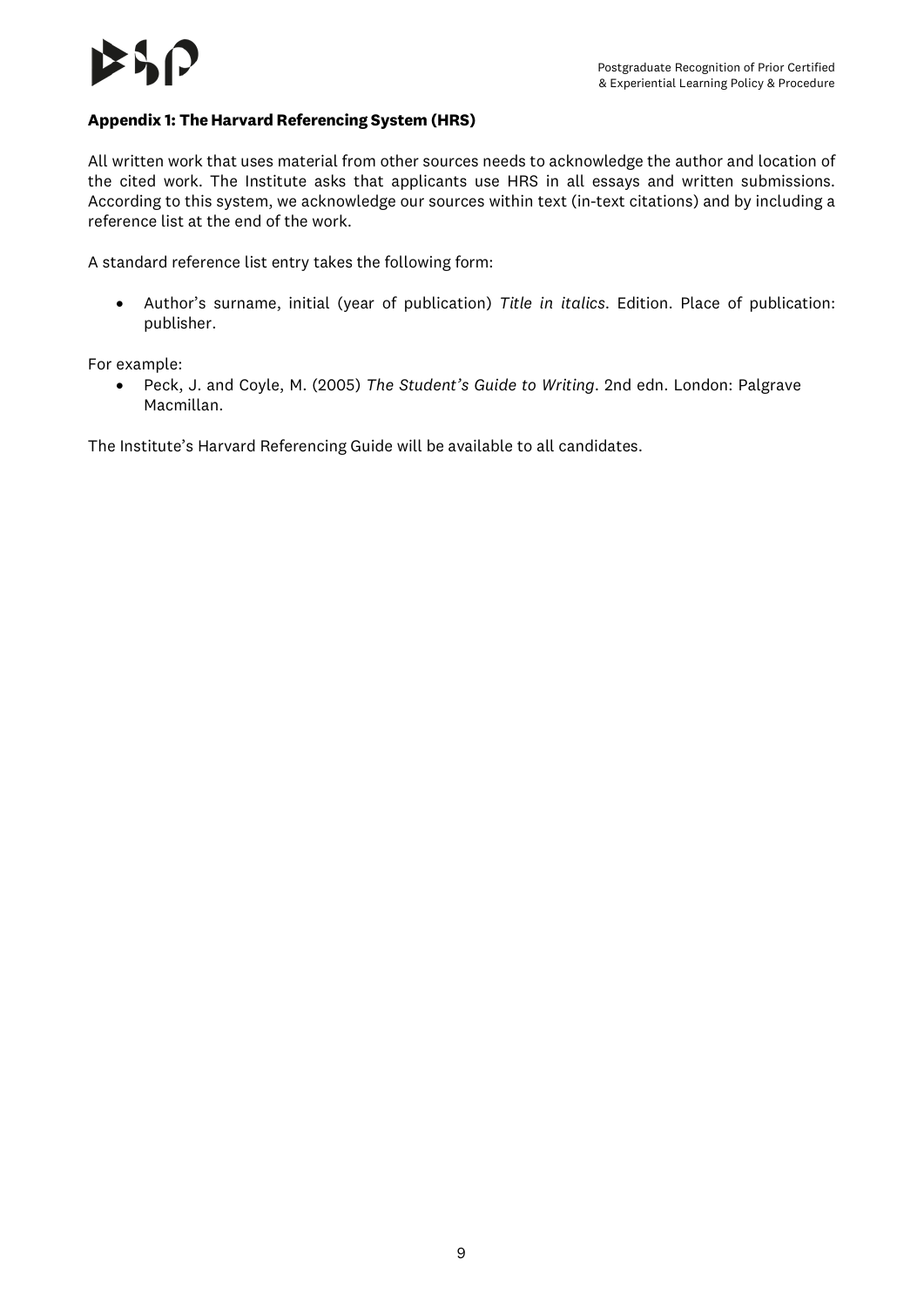#### **Appendix 2: Generic Portfolio Criteria for Experiential Learning – Guidance for Applicants**

A portfolio is an organised folder of information compiled by an applicant with support from Institute staff. It will contain details of past experiences and accomplishments. It may also contain evidence that the individual has reliably demonstrated the skills, knowledge and understanding to be given recognition to gain exemption, or to gain qualifications or credit towards qualifications.

A Portfolio can be used to gain accreditation and/or exemption, or to decide what continuing education is appropriate. It needs to be concise, well presented and relevant.

#### **Key Features of a Portfolio**

*The folder should contain details of:*

- Skills
- Knowledge
- Understanding
- Achievement

*These features can come from:*

- Paid employment
- Voluntary work
- Domestic work
- Hobbies and interests
- Education and training

*What should be included in the Portfolio:*

- A Curriculum Vitae (CV)
- Voluntary work unpaid
- Domestic work unpaid
- Hobbies and interests
- Education and training: formal and informal
- List of competencies
- Supporting evidence

#### **Types of Evidence Required**

#### **Direct Evidence** (your own work)

*For example:*

- Written reports
- Essays/Poems
- Articles
- Computer courses
- A set of accounts
- Photographs of objects that you have produced
- Practice-based documents
- Reports based on reflection on practice
- Video/audio tapes and analysis relating to the learning outcomes
- Analysis of issues arising in preparing for practice
- Analysis and description of practice activities
- Analysis of training activities in relation to the practice
- Statements from line-managers in relation to practice

**Indirect Evidence** (what someone else says about you)